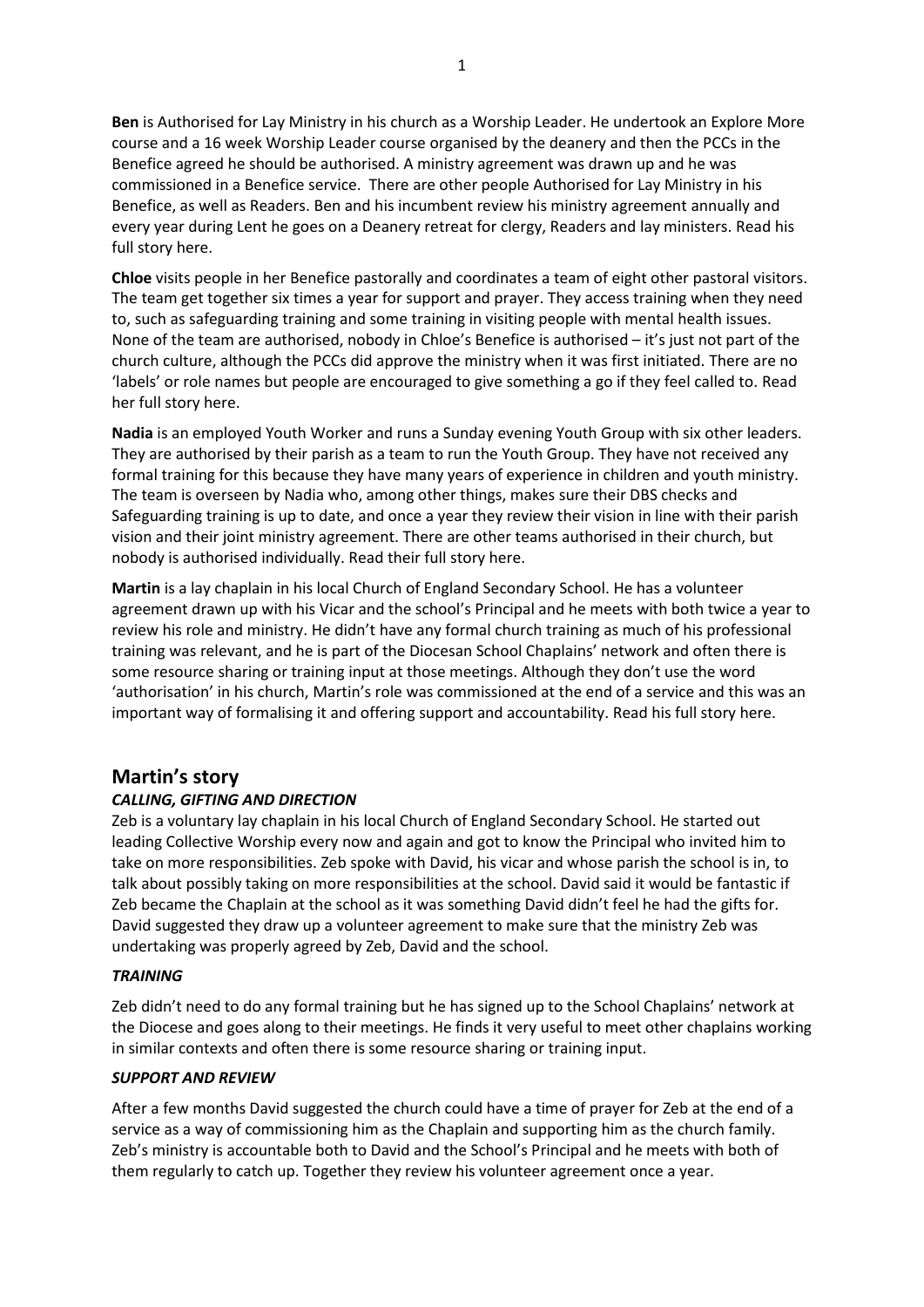## *ZEB'S CHURCH CULTURE*

Although they don't use the word 'authorisation' in this church, a commissioning of Zeb's new role was still important as a way of formalising it and offering support and accountability. This is a church culture where role names are a helpful way for the congregation to recognise ministry and yet the roles don't necessarily fit into a system recognisable beyond the church itself.

# **Chloe's story**

## *CALLING, GIFTING AND DIRECTION*

Chloe is a regular church-goer at St Barnabas' Church. Three years ago she got to know a young single mum called Sarah who was very lonely. Chloe started visiting Sarah; they'd chat and often Chloe was a shoulder for Sarah to cry on. A few people at church commented how good Chloe was at visiting people and caring about them and Chloe herself felt visiting Sarah was really life-giving. She had a chat with her vicar, Tim, who said she was gifted in 'pastoral ministry' and that he'd like to explore this with her some more. After a few meetings, Tim and Chloe put together something for the notice sheet letting people know that pastoral visiting was available in the Benefice.

## *SUPPORT AND REVIEW*

Over the years other people volunteered and now there's a team of eight who visit different people in the Benefice. Chloe still visits Sarah, but now also visits other people, too. About six times a year Chloe gets all the pastoral visitors together and they talk about their ministry, pray together, and once a year they review their vision and how it fits into the Benefice mission plan. Sometimes Tim comes to these meetings just to check in with them all and once a year he reviews each of their ministry and checks they're happy to continue for another year. Chloe acts as a kind of coordinator for the team and makes sure their DBS checks and safeguarding training are up to date and that there is a listening ear available if anyone needs to offload anything.

## *TRAINING*

The last time they met they discussed how tricky it can be when visiting people with mental health issues as none of them have expertise in this area. Tim said the Diocesan team can offer bespoke training for things like this and that he'd get in touch with Diocesan House and see what could be organised. It turned out others in the Deanery were interested in attending a similar training and so a Saturday morning session was organised which Chloe and her team attended. She felt it was a much needed boost in their confidence in engaging with people who have mental health issues, and it was really interesting to meet people from other local churches doing similar ministry.

## *CHLOE'S CHURCH CULTURE*

None of the Pastoral Visitors on Chloe's team are 'authorised' – people in this Benefice wouldn't know what 'authorisation' meant, but the PCCs each approved the team's ministry when it was first initiated three years ago and agreed that Chloe should coordinate it. In Chloe's Benefice ministry is discerned collaboratively in line with the vision of the church, and if training is needed it is provided; lay ministry is equipped, affirmed and celebrated but there are no 'labels' or role names. The culture is very permission-giving and people are encouraged to explore different ministries.

# **Ben's Story**

# *CALLING, GIFTING AND DIRECTION*

Ben goes to All Saints church and recently has increasingly felt like God was asking him to take a more active role in the services there. A few people mentioned they thought he'd be good at giving talks at the all age worship service and he prayed about this and felt God was nudging him to do something about it, especially as his church is part of a large benefice with a real need for lay worship leaders. Ben asked Linda, a Reader at his church, if she'd meet up for a chat. Linda advised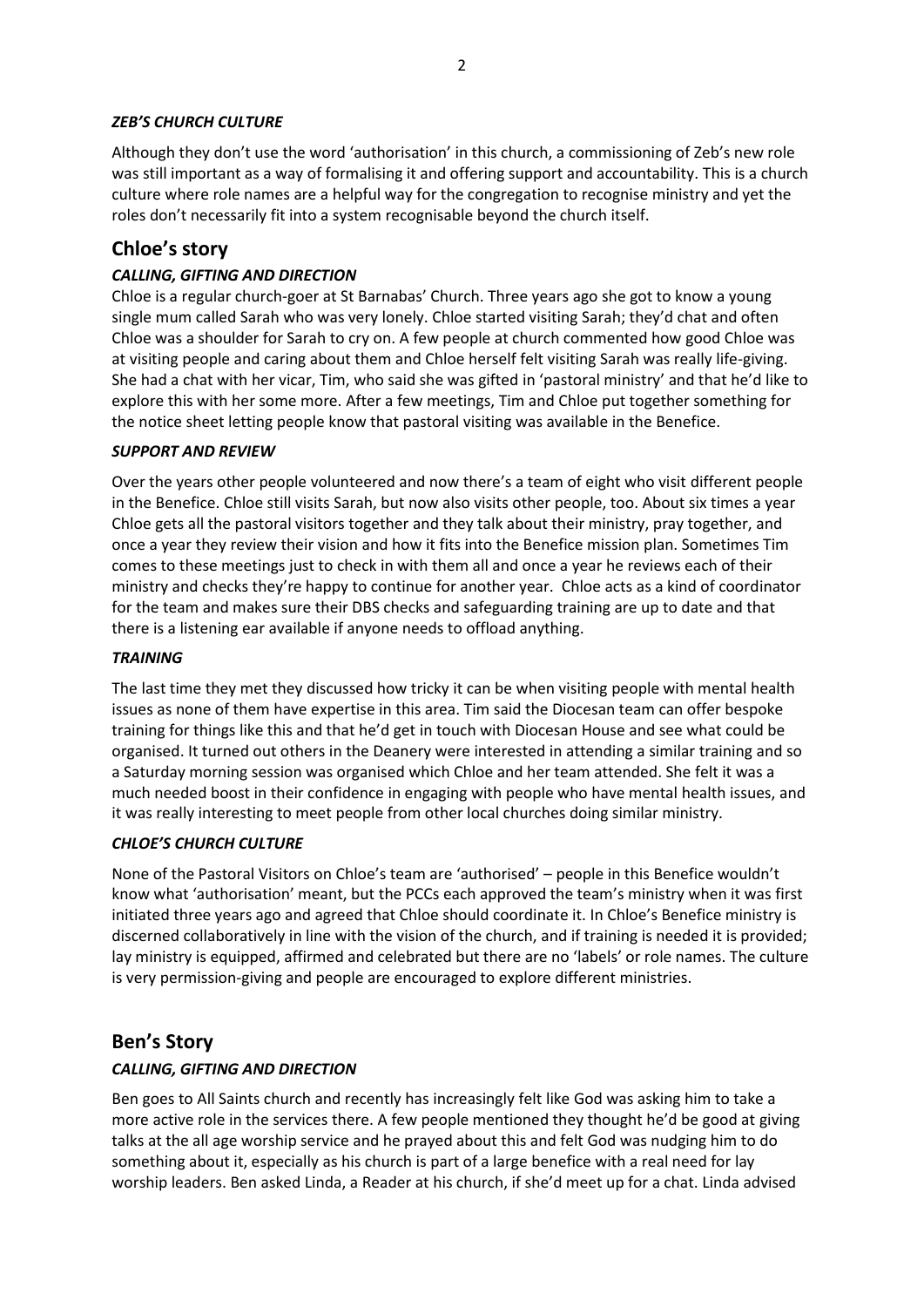Ben to go on an Explore More course at Diocesan House to help him explore his vocation. The Explore More course really gave Ben the space he needed to listen to God and also to find out more about different kinds of lay ministry. He spoke to his vicar about his calling to worship leading and his vicar said that he thought it would be good for Ben to first do some training, so he understood more about liturgy and other elements of leading services. He said that once Ben had done some training then he'd talk with the PCC about potentially authorising Ben as a lay worship leader.

## *TRAINING*

Ben found out that there was a 16-week course for lay worship leaders that was being run by local clergy in the deanery with resource materials from Sheffield diocese later that year. After chatting to his vicar he signed up to it. At the start of the course Ben and his vicar put together a 'training agreement' which was like a contract stating how the parish would support him through his training. During his training Ben was able to have a go at leading services at church which really helped him apply the theory he was learning. At the end of the course the PCC agreed that Ben should be Authorised for Lay Ministry (ALM) he and his vicar turned the training agreement into a 'ministry agreement' which stated the kinds of things Ben would be doing in his ministry. Ben was commissioned in a special Benefice service where other lay ministers were re-commissioned and affirmed.

## *SUPPORT AND REVIEW*

Ben meets with his incumbent once a year to review his ministry agreement and he is recommissioned every three years with a revised ministry agreement. A few times a year he asks somebody different in the congregation for feedback when he has led a service to try and help him develop as a worship leader. Every year during Lent he goes on a Deanery retreat for clergy, Readers and ALMs.

## *BEN'S CHURCH CULTURE*

Authorisation is important in this church culture because it helps congregations to recognise ministry and offers them a way to celebrate lay ministers. It also enables church leaders to locally and formally recognise ministry. Here, ministry is discerned collaboratively and with the need of the church in mind. The culture is one of quite carefully understood roles and people are encouraged to consider a calling to those roles and undertaking training relevant to it.

# **Nadia and her Team's story**

# *CALLING, GIFTING AND DIRECTION*

Nadia is an employed Children and Youth Minister at St Mary's church where she has started a Youth Group every Sunday evening. She has been working on building up a team of volunteers to help her run the Youth Group and now has six committed people who are all passionate and capable. Most of them have already been involved in the St Mary's children's ministry for a number of years and felt that joining Nadia in the Youth Group Team is part of an important step forward for their church and it's ministry with young people.

## *TRAINING*

Nadia looked into the training available but because the group were so experienced and had been working together for a number of years that kind of training wouldn't be the best for a group of really busy people who worked full time during the week. Nadia did organise for someone to come and lead a session on Spiritual Styles in the context of Youth Ministry. This encouraged them in how they thought about their own prayer and discipleship, and they were excited to try it out with their Youth Group.

## *SUPPORT AND REVIEW*